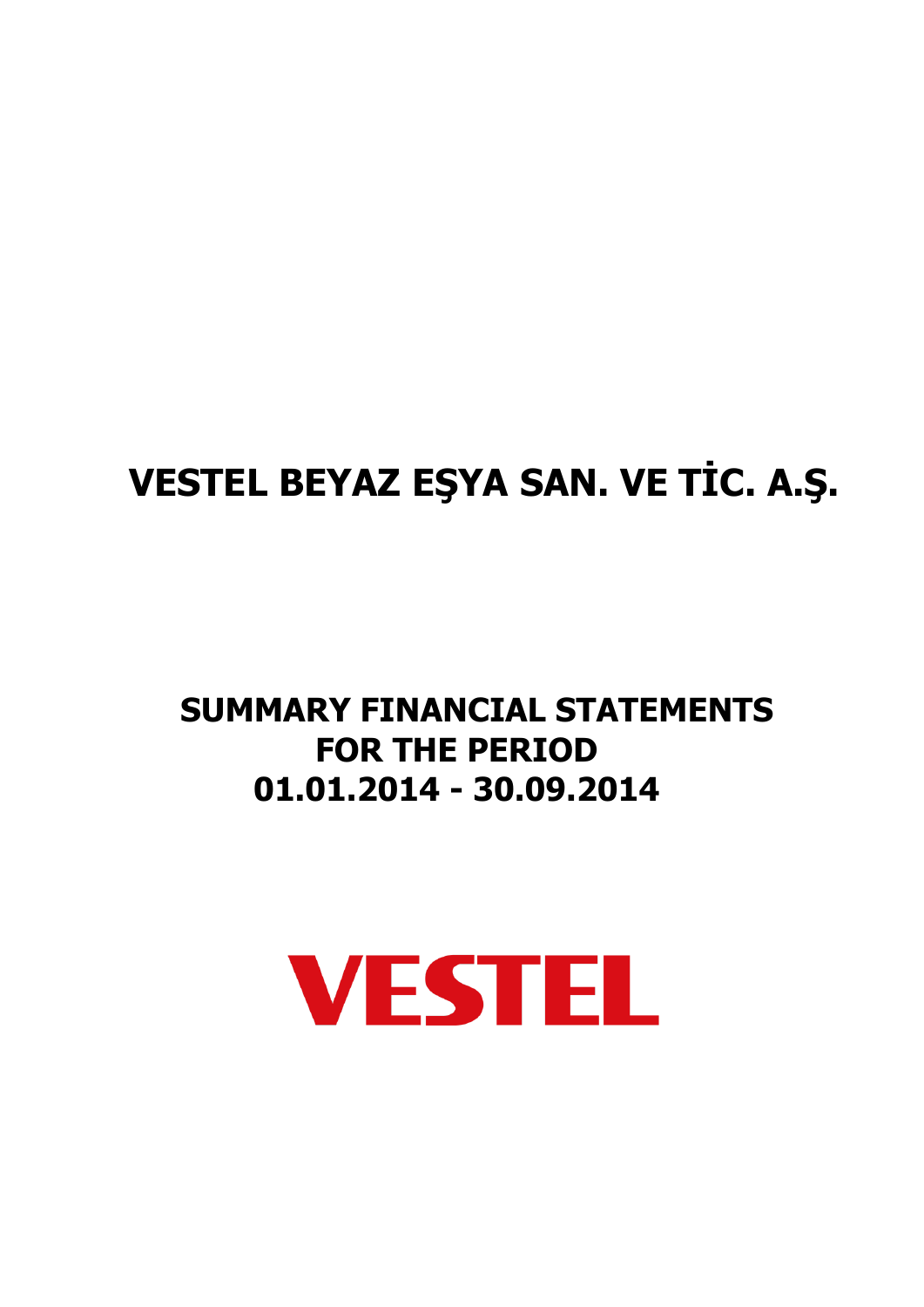#### **VESTEL BEYAZ EŞYA SANAYİ VE TİCARET A.Ş. CONDENSED INTERIM STATEMENTS OF BALANCE SHEETS AS OF 30 SEPTEMBER 2014 AND 31 DECEMBER 2013**

(All amounts in thousand Turkish Lira unless stated otherwise)

|                                  |             |            | Audited    |
|----------------------------------|-------------|------------|------------|
| <b>ASSETS</b>                    | <b>Note</b> | 30,09,2014 | 31.12.2013 |
| <b>Current Assets</b>            |             | 1,208,713  | 963,168    |
| Cash and Cash Equivalents        | 4           | 175,202    | 18,576     |
| Derivative Financial Instruments | 22          | 30,614     |            |
| <b>Trade Receivables</b>         |             | 652,362    | 539,936    |
| <b>Related Parties</b>           | 6           | 639,139    | 527,940    |
| <b>Other Parties</b>             | 7           | 13,226     | 11,996     |
| Other Receivables                |             | 49,719     | 63,472     |
| Other parties                    | 8           | 49,719     | 63,472     |
| Inventories                      | 9           | 287,619    | 324,125    |
| Prepaid Expenses                 | 10          | 12,833     | 15,855     |
| <b>Current Income Tax Assets</b> |             |            | 511        |
| <b>Other Current Assets</b>      |             | 364        | 693        |
| <b>Non - Current Assets</b>      |             | 389,529    | 389,755    |
| Prepaid Expenses                 | 10          | 5,745      | 1,901      |
| Property, Plant And Equipment    | 11          | 318,630    | 329,512    |
| Intangible Assets                |             | 65,154     | 58,342     |
| Other Intangible Assets          | 12          | 65,154     | 58,342     |
| <b>TOTAL ASSETS</b>              |             | 1,598,242  | 1,352,923  |

The accompanying notes are an integral part of these financial statements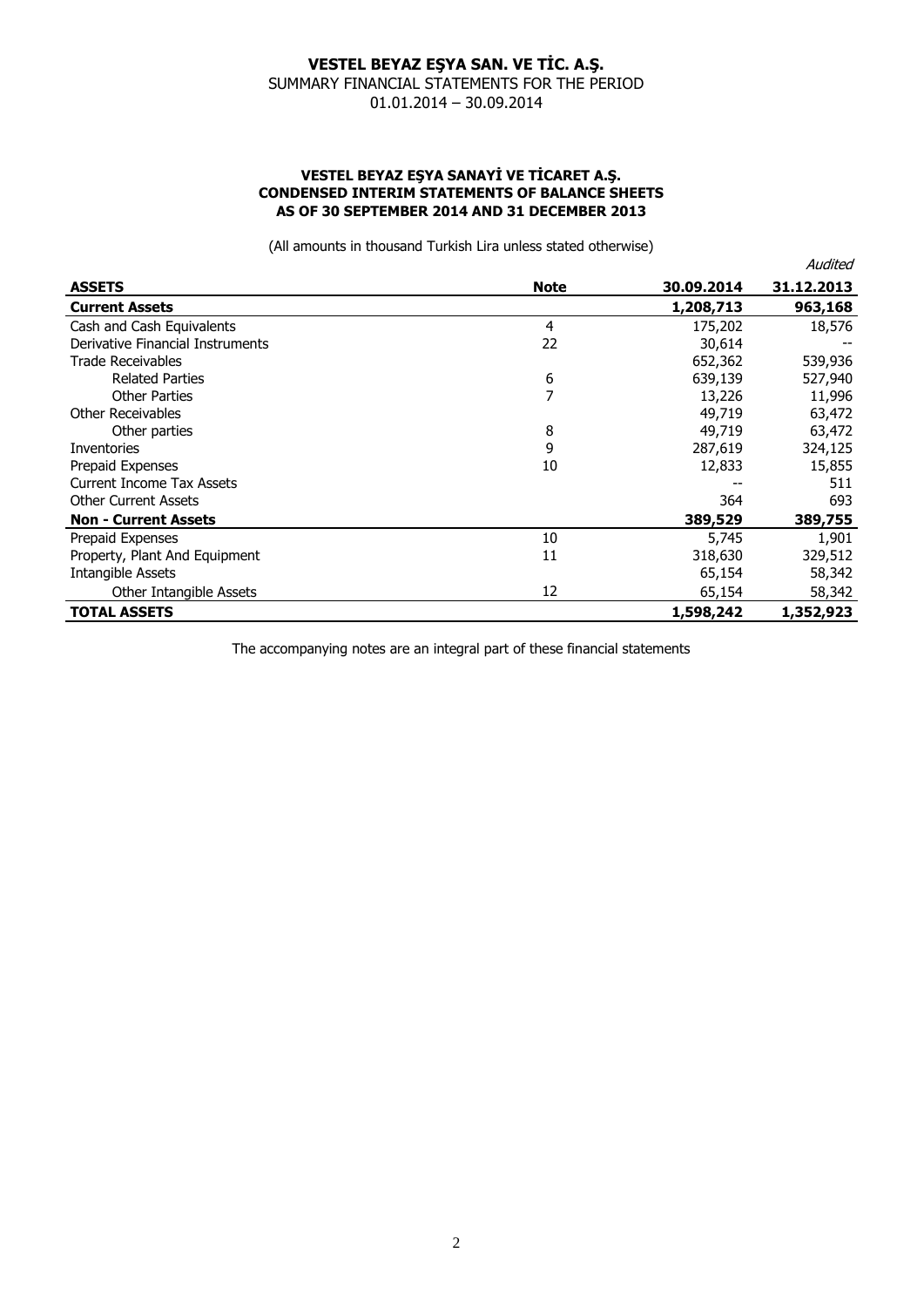#### **VESTEL BEYAZ EŞYA SANAYİ VE TİCARET A.Ş. CONDENSED INTERIM STATEMENTS OF BALANCE SHEETS AS OF 30 SEPTEMBER 2014 AND 31 DECEMBER 2013**

(All amounts in thousand Turkish Lira unless stated otherwise)

|                                                                      |             |            | Audited    |
|----------------------------------------------------------------------|-------------|------------|------------|
| <b>LIABILITIES AND SHAREHOLDERS' EQUITY</b>                          | <b>Note</b> | 30.09.2014 | 31.12.2013 |
| <b>Current Liabilities</b>                                           |             | 719,495    | 556,330    |
| Short Term Financial Liabilities                                     | 5           | 86,983     | 79,906     |
| <b>Trade Payables</b>                                                |             | 555,405    | 452,117    |
| <b>Related Parties</b>                                               | 6           | 13,360     | 19,235     |
| <b>Other Parties</b>                                                 | 7           | 542,045    | 432,882    |
| Liabilities for Employee Benefits                                    | 15          | 16,776     | 13,043     |
| Other Payables                                                       |             | 45,702     |            |
| <b>Related Parties</b>                                               | 6           | 45,702     |            |
| Derivative Financial Instruments                                     | 22          | 4,909      | 6,911      |
| Current income tax liabilities                                       | 20          | 3,638      |            |
| Short term provisions                                                |             | 366        | 366        |
| <b>Other Current Provisions</b>                                      | 13          | 366        | 366        |
| <b>Other Current Liabilities</b>                                     |             | 5,716      | 3,987      |
| <b>Non-Current Liabilities</b>                                       |             | 230,688    | 255,789    |
| Long Term Financial Liabilities                                      | 5           | 58,589     | 212,118    |
| <b>Trade Payables</b>                                                |             |            | 20,381     |
| <b>Other Parties</b>                                                 | 7           | $-$        | 20,381     |
| Other Payables                                                       |             | 144,692    |            |
| <b>Related Parties</b>                                               | 6           | 144,692    |            |
| Long Term Provisions                                                 |             | 14,390     | 12,434     |
| Provisions for Employee Termination Benefits                         | 15          | 14,390     | 12,434     |
| Derivative Financial Instruments                                     | 22          | 5,302      | 9,021      |
| Deferred Tax Liability                                               | 20          | 7,715      | 1,835      |
| <b>SHAREHOLDER'S EQUITY</b>                                          |             | 648,059    | 540,804    |
| Paid In Capital                                                      | 16          | 190,000    | 190,000    |
| Adjustments to Share Capital                                         | 16          | 9,734      | 9,734      |
| Share Premium                                                        | 16          | 109,031    | 109,031    |
| Other Comprehensive Income/Loss Not To Be Reclassified To Profit or  |             | (756)      | (192)      |
| Loss                                                                 |             |            |            |
| <b>Revaluation Gain/Loss</b>                                         |             | (756)      | (192)      |
| Actuarial Gain/Loss Arising from Defined Benefit Plans               |             | (756)      | (192)      |
| Other Comprehensive Income/Loss To Be Reclassified To Profit or Loss |             | 24,491     | (3,896)    |
| Cash Flow Hedges                                                     |             | 24,491     | (3,896)    |
| <b>Restricted Reserves</b>                                           | 16          | 41,803     | 38,886     |
| <b>Retained Earnings</b>                                             | 16          | 169,515    | 144,552    |
| Net Profit for the Period                                            |             | 104,241    | 52,689     |
| <b>TOTAL LIABILITIES AND EQUITY</b>                                  |             | 1,598,242  | 1,352,923  |

The accompanying notes are an integral part of these financial statements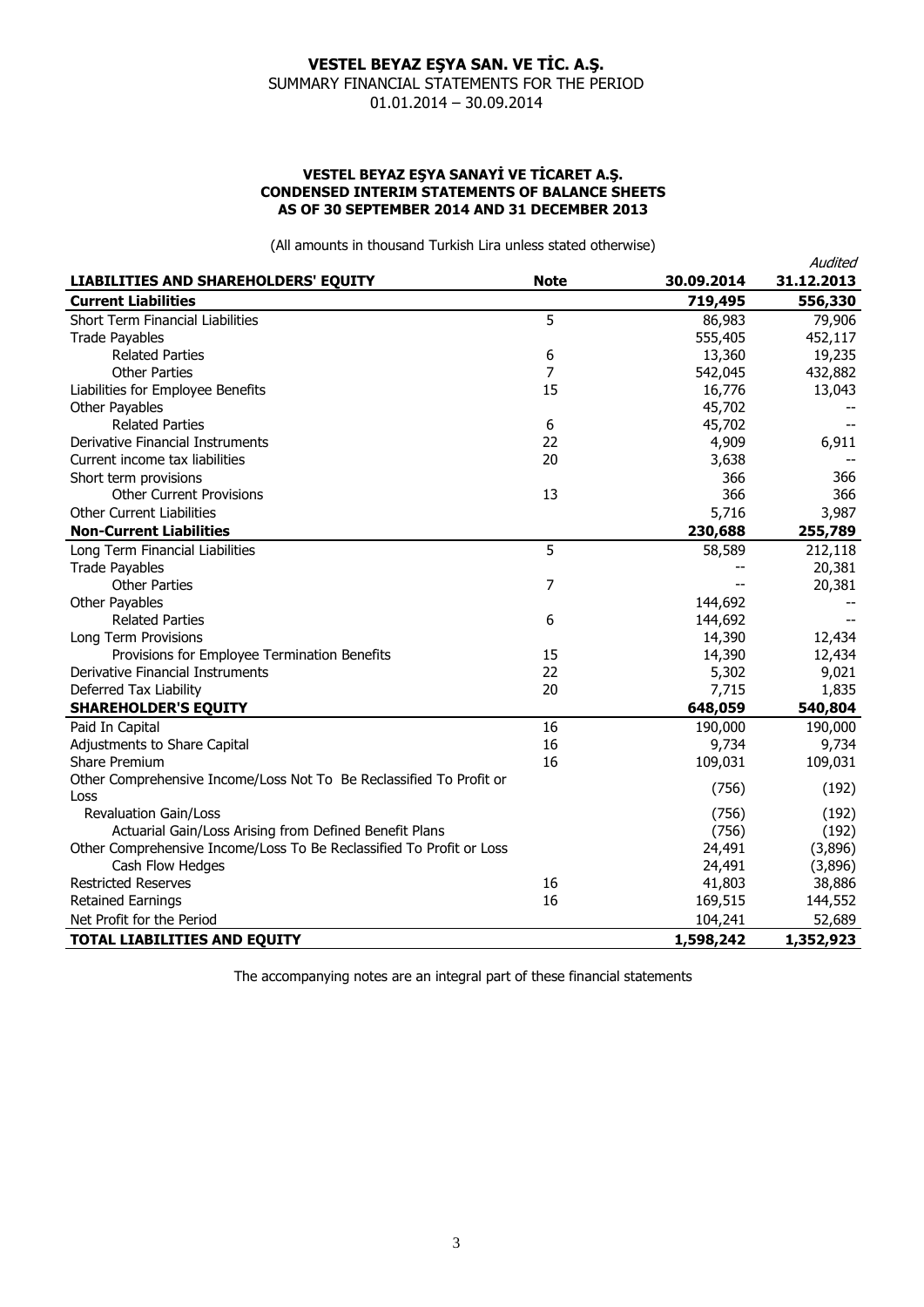#### **VESTEL BEYAZ EŞYA SANAYİ VE TİCARET A.Ş. CONDENSED INTERIM STATEMENTS OF INCOME FOR THE NINE MONTH PERIOD ENDED 30 SEPTEMBER 2014 AND 30 SEPTEMBER 2013**

(All amounts in thousand Turkish Lira unless stated otherwise)

|                                              |             |                  | $01.01 -$    |
|----------------------------------------------|-------------|------------------|--------------|
|                                              | <b>Note</b> | 01.01-30.09.2014 | 30.09.2013   |
| Revenue                                      | 17          | 1,735,065        | 1,556,084    |
| Cost of Sales (-)                            |             | $-1,501,038$     | $-1,417,325$ |
| <b>GROSS PROFIT</b>                          |             | 234,027          | 138,759      |
| Marketing, Selling and Distribution Expenses |             | $-29,806$        | $-26,671$    |
| General Administrative Expenses              |             | $-25,452$        | $-23,254$    |
| Research and Development Expenses            |             | $-20,773$        | $-18,079$    |
| Other Operating Income                       | 18          | 60,342           | 78,969       |
| <b>Other Operating Expense</b>               | 18          | -84,931          | $-50,203$    |
| <b>OPERATING PROFIT / LOSS</b>               |             | 133,407          | 99,521       |
| Financial income                             | 19          | 36,525           | 60,064       |
| Financial expense                            | 19          | $-48.619$        | $-115,030$   |
| <b>PROFIT BEFORE TAXATION</b>                |             | 121,313          | 44,555       |
| Tax Income/(Expense)                         |             |                  |              |
| <b>Current Tax Expense</b>                   | 20          | $-18,148$        | (2, 175)     |
| Deferred Tax Income/(Expense)                | 20          | 1,076            | 3,149        |
| <b>NET INCOME FOR THE PERIOD</b>             |             | 104,241          | 45,529       |
| <b>EARNINGS PER SHARE (TL)</b>               | 21          | 0.55             | 0.24         |

The accompanying notes are an integral part of these financial statements.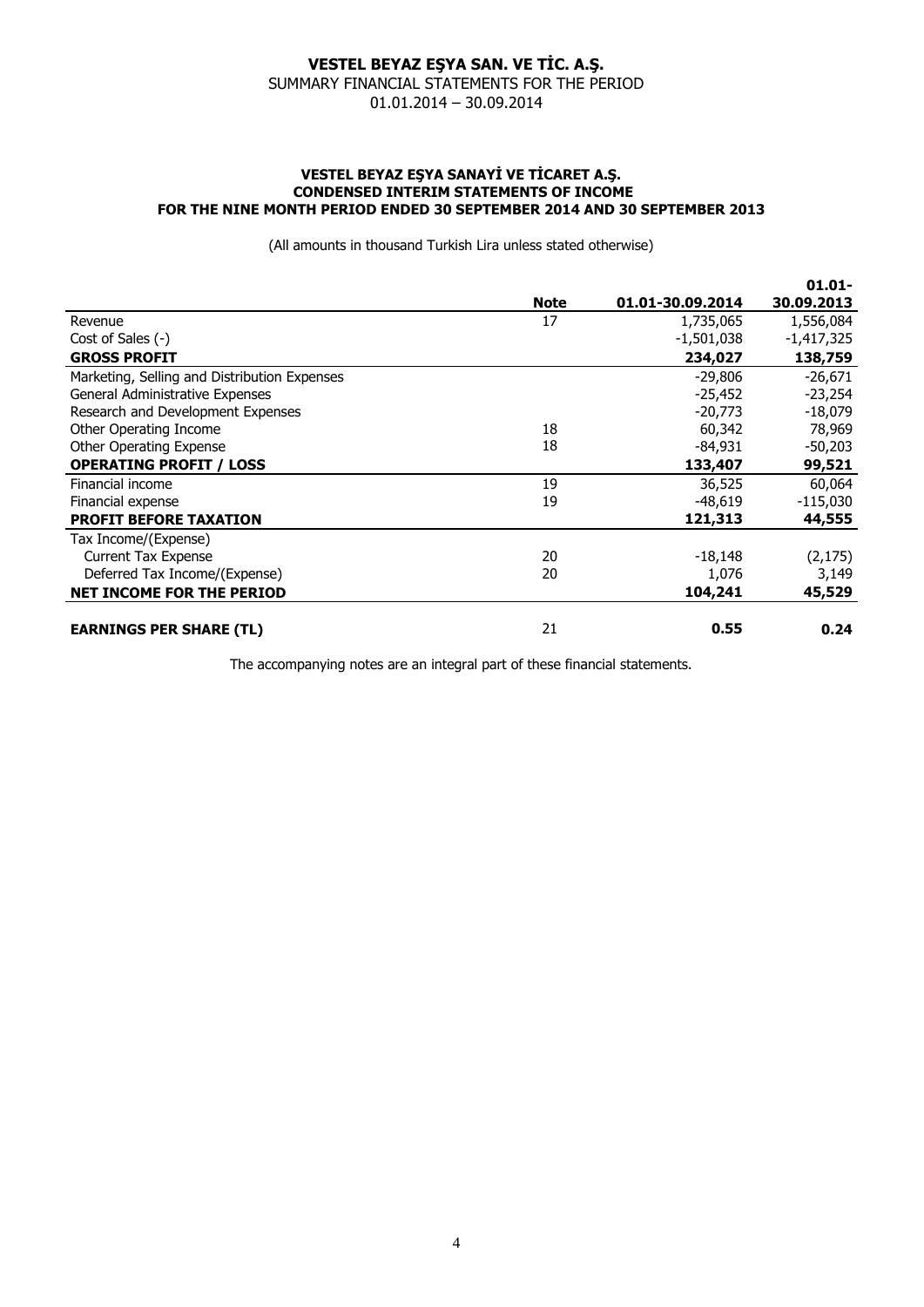#### **VESTEL BEYAZ EŞYA SANAYİ VE TİCARET ANONİM ŞİRKETİ CONDENSED INTERIM STATEMENTS OF CASHFLOWS FOR THE NINE MONTH PERIOD ENDED 30 SEPTEMBER 2014 AND 30 SEPTEMBER 2013**

(All amounts in thousand Turkish Lira unless stated otherwise)

| <b>Operating activities:</b><br>121,313<br>44,555<br><b>Profit Before Tax</b><br>Adjustments to reconcile net income to net cash provided by<br>operating activities :<br>62,331<br>54,909<br>- Depreciation and amortization of fixed assets<br>11<br>(591)<br>- Provision for lawsuit risks<br>5,285<br>3,600<br>15<br>- Provision for employment termination benefits<br>(2, 461)<br>(409)<br>9<br>- Provision for impairment on inventories<br>13,356<br>20,449<br>19<br>- Interest expense<br>(51)<br>(158)<br>- Interest income<br>19<br>(191)<br>(59)<br>- (Gain) / loss from sales of tangible assets<br>(851)<br>11,987<br>- Derivative financial instruments (income) / expense accrual<br>(533)<br>21,369<br>- Unrealized foreign exchage gains / losses<br>(1,097)<br>(101)<br>Change in blocked cash and cash equivalents<br>4<br><b>Changes in working capital</b><br>103,013<br>(112, 426)<br>(Increase) / (decrease) in trade receivables<br>6,7<br>36,915<br>(60, 467)<br>(Increase) / (decrease) in inventories<br>9<br>(Increase) / (decerase) in other receivables and other current assets<br>(203, 137)<br>17,104<br>(Increase) / decerase in other receivables and other current assets<br>(3,844)<br>840<br>Increase / (decrease) in trade payables<br>82,907<br>41,782<br>6,7<br>Increase/ (decrease) in other payables and liabilities<br>5,462<br>5,508<br>Net cash provided by operating activities<br>Employee termination benefits paid<br>(2,349)<br>(4,050)<br>15<br>Curren income tax paid<br>(13,999)<br>20<br>Net cash (used in) operating activities<br>208,234<br>37,677<br><b>Investing Activities:</b><br>(70, 819)<br>(44, 326)<br>Acquisition of tangible assets<br>11<br>1,963<br>773<br>Cash provided from tangible and intangible assets<br>(15,707)<br>(13, 659)<br>12<br>Acquisition of intangible assets<br>(58,070)<br>(83,705)<br>Net cash (used in) investing activities<br><b>Financing Activities:</b><br>29,570<br>263,350<br>Proceeds from bank borrowings |                              | <b>Note</b> | $01.01 -$<br>30.09.2014 | $01.01 -$<br>30.09.2013 |
|------------------------------------------------------------------------------------------------------------------------------------------------------------------------------------------------------------------------------------------------------------------------------------------------------------------------------------------------------------------------------------------------------------------------------------------------------------------------------------------------------------------------------------------------------------------------------------------------------------------------------------------------------------------------------------------------------------------------------------------------------------------------------------------------------------------------------------------------------------------------------------------------------------------------------------------------------------------------------------------------------------------------------------------------------------------------------------------------------------------------------------------------------------------------------------------------------------------------------------------------------------------------------------------------------------------------------------------------------------------------------------------------------------------------------------------------------------------------------------------------------------------------------------------------------------------------------------------------------------------------------------------------------------------------------------------------------------------------------------------------------------------------------------------------------------------------------------------------------------------------------------------------------------------------------------------------------------------------------------------------------------------|------------------------------|-------------|-------------------------|-------------------------|
|                                                                                                                                                                                                                                                                                                                                                                                                                                                                                                                                                                                                                                                                                                                                                                                                                                                                                                                                                                                                                                                                                                                                                                                                                                                                                                                                                                                                                                                                                                                                                                                                                                                                                                                                                                                                                                                                                                                                                                                                                  |                              |             |                         |                         |
|                                                                                                                                                                                                                                                                                                                                                                                                                                                                                                                                                                                                                                                                                                                                                                                                                                                                                                                                                                                                                                                                                                                                                                                                                                                                                                                                                                                                                                                                                                                                                                                                                                                                                                                                                                                                                                                                                                                                                                                                                  |                              |             |                         |                         |
|                                                                                                                                                                                                                                                                                                                                                                                                                                                                                                                                                                                                                                                                                                                                                                                                                                                                                                                                                                                                                                                                                                                                                                                                                                                                                                                                                                                                                                                                                                                                                                                                                                                                                                                                                                                                                                                                                                                                                                                                                  |                              |             |                         |                         |
|                                                                                                                                                                                                                                                                                                                                                                                                                                                                                                                                                                                                                                                                                                                                                                                                                                                                                                                                                                                                                                                                                                                                                                                                                                                                                                                                                                                                                                                                                                                                                                                                                                                                                                                                                                                                                                                                                                                                                                                                                  |                              |             |                         |                         |
|                                                                                                                                                                                                                                                                                                                                                                                                                                                                                                                                                                                                                                                                                                                                                                                                                                                                                                                                                                                                                                                                                                                                                                                                                                                                                                                                                                                                                                                                                                                                                                                                                                                                                                                                                                                                                                                                                                                                                                                                                  |                              |             |                         |                         |
|                                                                                                                                                                                                                                                                                                                                                                                                                                                                                                                                                                                                                                                                                                                                                                                                                                                                                                                                                                                                                                                                                                                                                                                                                                                                                                                                                                                                                                                                                                                                                                                                                                                                                                                                                                                                                                                                                                                                                                                                                  |                              |             |                         |                         |
|                                                                                                                                                                                                                                                                                                                                                                                                                                                                                                                                                                                                                                                                                                                                                                                                                                                                                                                                                                                                                                                                                                                                                                                                                                                                                                                                                                                                                                                                                                                                                                                                                                                                                                                                                                                                                                                                                                                                                                                                                  |                              |             |                         |                         |
|                                                                                                                                                                                                                                                                                                                                                                                                                                                                                                                                                                                                                                                                                                                                                                                                                                                                                                                                                                                                                                                                                                                                                                                                                                                                                                                                                                                                                                                                                                                                                                                                                                                                                                                                                                                                                                                                                                                                                                                                                  |                              |             |                         |                         |
|                                                                                                                                                                                                                                                                                                                                                                                                                                                                                                                                                                                                                                                                                                                                                                                                                                                                                                                                                                                                                                                                                                                                                                                                                                                                                                                                                                                                                                                                                                                                                                                                                                                                                                                                                                                                                                                                                                                                                                                                                  |                              |             |                         |                         |
|                                                                                                                                                                                                                                                                                                                                                                                                                                                                                                                                                                                                                                                                                                                                                                                                                                                                                                                                                                                                                                                                                                                                                                                                                                                                                                                                                                                                                                                                                                                                                                                                                                                                                                                                                                                                                                                                                                                                                                                                                  |                              |             |                         |                         |
|                                                                                                                                                                                                                                                                                                                                                                                                                                                                                                                                                                                                                                                                                                                                                                                                                                                                                                                                                                                                                                                                                                                                                                                                                                                                                                                                                                                                                                                                                                                                                                                                                                                                                                                                                                                                                                                                                                                                                                                                                  |                              |             |                         |                         |
|                                                                                                                                                                                                                                                                                                                                                                                                                                                                                                                                                                                                                                                                                                                                                                                                                                                                                                                                                                                                                                                                                                                                                                                                                                                                                                                                                                                                                                                                                                                                                                                                                                                                                                                                                                                                                                                                                                                                                                                                                  |                              |             |                         |                         |
|                                                                                                                                                                                                                                                                                                                                                                                                                                                                                                                                                                                                                                                                                                                                                                                                                                                                                                                                                                                                                                                                                                                                                                                                                                                                                                                                                                                                                                                                                                                                                                                                                                                                                                                                                                                                                                                                                                                                                                                                                  |                              |             |                         |                         |
|                                                                                                                                                                                                                                                                                                                                                                                                                                                                                                                                                                                                                                                                                                                                                                                                                                                                                                                                                                                                                                                                                                                                                                                                                                                                                                                                                                                                                                                                                                                                                                                                                                                                                                                                                                                                                                                                                                                                                                                                                  |                              |             |                         |                         |
|                                                                                                                                                                                                                                                                                                                                                                                                                                                                                                                                                                                                                                                                                                                                                                                                                                                                                                                                                                                                                                                                                                                                                                                                                                                                                                                                                                                                                                                                                                                                                                                                                                                                                                                                                                                                                                                                                                                                                                                                                  |                              |             |                         |                         |
|                                                                                                                                                                                                                                                                                                                                                                                                                                                                                                                                                                                                                                                                                                                                                                                                                                                                                                                                                                                                                                                                                                                                                                                                                                                                                                                                                                                                                                                                                                                                                                                                                                                                                                                                                                                                                                                                                                                                                                                                                  |                              |             |                         |                         |
|                                                                                                                                                                                                                                                                                                                                                                                                                                                                                                                                                                                                                                                                                                                                                                                                                                                                                                                                                                                                                                                                                                                                                                                                                                                                                                                                                                                                                                                                                                                                                                                                                                                                                                                                                                                                                                                                                                                                                                                                                  |                              |             |                         |                         |
|                                                                                                                                                                                                                                                                                                                                                                                                                                                                                                                                                                                                                                                                                                                                                                                                                                                                                                                                                                                                                                                                                                                                                                                                                                                                                                                                                                                                                                                                                                                                                                                                                                                                                                                                                                                                                                                                                                                                                                                                                  |                              |             |                         |                         |
|                                                                                                                                                                                                                                                                                                                                                                                                                                                                                                                                                                                                                                                                                                                                                                                                                                                                                                                                                                                                                                                                                                                                                                                                                                                                                                                                                                                                                                                                                                                                                                                                                                                                                                                                                                                                                                                                                                                                                                                                                  |                              |             |                         |                         |
|                                                                                                                                                                                                                                                                                                                                                                                                                                                                                                                                                                                                                                                                                                                                                                                                                                                                                                                                                                                                                                                                                                                                                                                                                                                                                                                                                                                                                                                                                                                                                                                                                                                                                                                                                                                                                                                                                                                                                                                                                  |                              |             |                         |                         |
|                                                                                                                                                                                                                                                                                                                                                                                                                                                                                                                                                                                                                                                                                                                                                                                                                                                                                                                                                                                                                                                                                                                                                                                                                                                                                                                                                                                                                                                                                                                                                                                                                                                                                                                                                                                                                                                                                                                                                                                                                  |                              |             |                         |                         |
|                                                                                                                                                                                                                                                                                                                                                                                                                                                                                                                                                                                                                                                                                                                                                                                                                                                                                                                                                                                                                                                                                                                                                                                                                                                                                                                                                                                                                                                                                                                                                                                                                                                                                                                                                                                                                                                                                                                                                                                                                  |                              |             |                         |                         |
|                                                                                                                                                                                                                                                                                                                                                                                                                                                                                                                                                                                                                                                                                                                                                                                                                                                                                                                                                                                                                                                                                                                                                                                                                                                                                                                                                                                                                                                                                                                                                                                                                                                                                                                                                                                                                                                                                                                                                                                                                  |                              |             |                         |                         |
|                                                                                                                                                                                                                                                                                                                                                                                                                                                                                                                                                                                                                                                                                                                                                                                                                                                                                                                                                                                                                                                                                                                                                                                                                                                                                                                                                                                                                                                                                                                                                                                                                                                                                                                                                                                                                                                                                                                                                                                                                  |                              |             |                         |                         |
|                                                                                                                                                                                                                                                                                                                                                                                                                                                                                                                                                                                                                                                                                                                                                                                                                                                                                                                                                                                                                                                                                                                                                                                                                                                                                                                                                                                                                                                                                                                                                                                                                                                                                                                                                                                                                                                                                                                                                                                                                  |                              |             |                         |                         |
|                                                                                                                                                                                                                                                                                                                                                                                                                                                                                                                                                                                                                                                                                                                                                                                                                                                                                                                                                                                                                                                                                                                                                                                                                                                                                                                                                                                                                                                                                                                                                                                                                                                                                                                                                                                                                                                                                                                                                                                                                  |                              |             |                         |                         |
|                                                                                                                                                                                                                                                                                                                                                                                                                                                                                                                                                                                                                                                                                                                                                                                                                                                                                                                                                                                                                                                                                                                                                                                                                                                                                                                                                                                                                                                                                                                                                                                                                                                                                                                                                                                                                                                                                                                                                                                                                  |                              |             |                         |                         |
|                                                                                                                                                                                                                                                                                                                                                                                                                                                                                                                                                                                                                                                                                                                                                                                                                                                                                                                                                                                                                                                                                                                                                                                                                                                                                                                                                                                                                                                                                                                                                                                                                                                                                                                                                                                                                                                                                                                                                                                                                  |                              |             |                         |                         |
|                                                                                                                                                                                                                                                                                                                                                                                                                                                                                                                                                                                                                                                                                                                                                                                                                                                                                                                                                                                                                                                                                                                                                                                                                                                                                                                                                                                                                                                                                                                                                                                                                                                                                                                                                                                                                                                                                                                                                                                                                  |                              |             |                         |                         |
|                                                                                                                                                                                                                                                                                                                                                                                                                                                                                                                                                                                                                                                                                                                                                                                                                                                                                                                                                                                                                                                                                                                                                                                                                                                                                                                                                                                                                                                                                                                                                                                                                                                                                                                                                                                                                                                                                                                                                                                                                  |                              |             |                         |                         |
|                                                                                                                                                                                                                                                                                                                                                                                                                                                                                                                                                                                                                                                                                                                                                                                                                                                                                                                                                                                                                                                                                                                                                                                                                                                                                                                                                                                                                                                                                                                                                                                                                                                                                                                                                                                                                                                                                                                                                                                                                  |                              |             |                         |                         |
|                                                                                                                                                                                                                                                                                                                                                                                                                                                                                                                                                                                                                                                                                                                                                                                                                                                                                                                                                                                                                                                                                                                                                                                                                                                                                                                                                                                                                                                                                                                                                                                                                                                                                                                                                                                                                                                                                                                                                                                                                  | Repayment of bank borrowings |             | (180, 274)              | (221, 291)              |
| 190,394<br>27,209<br>Borrowings from related parties<br>6                                                                                                                                                                                                                                                                                                                                                                                                                                                                                                                                                                                                                                                                                                                                                                                                                                                                                                                                                                                                                                                                                                                                                                                                                                                                                                                                                                                                                                                                                                                                                                                                                                                                                                                                                                                                                                                                                                                                                        |                              |             |                         |                         |
| (24, 809)<br>Dividends paid<br>6                                                                                                                                                                                                                                                                                                                                                                                                                                                                                                                                                                                                                                                                                                                                                                                                                                                                                                                                                                                                                                                                                                                                                                                                                                                                                                                                                                                                                                                                                                                                                                                                                                                                                                                                                                                                                                                                                                                                                                                 |                              |             |                         |                         |
| (8, 571)<br>(14, 612)<br>Interest paid                                                                                                                                                                                                                                                                                                                                                                                                                                                                                                                                                                                                                                                                                                                                                                                                                                                                                                                                                                                                                                                                                                                                                                                                                                                                                                                                                                                                                                                                                                                                                                                                                                                                                                                                                                                                                                                                                                                                                                           |                              |             |                         |                         |